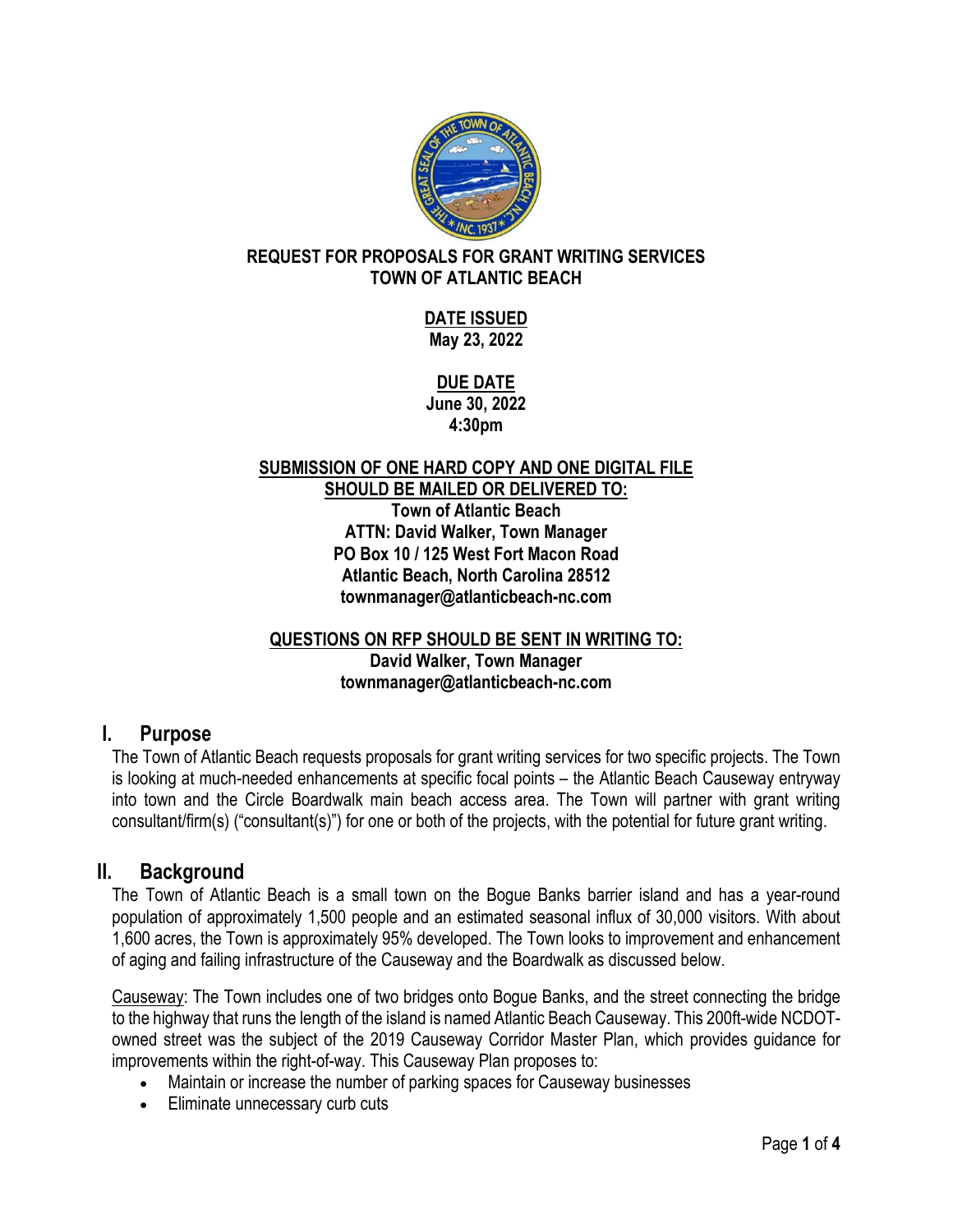- Improve bike/pedestrian/golf cart flow along and across the Causeway
- Improve landscaping
- Improve stormwater retention and infiltration through nature-based solutions
- Improve visibility for Causeway businesses

The Town has applied for further design and construction of (part or all) of the Causeway Plan through FEMA's Building Resilient Infrastructure and Communities (BRIC) grant program without success. The Town seeks a grant writer to coordinate application and administration for the 2022 BRIC grant program with the following added scope, "increase resiliency of electrical infrastructure along the Causeway and throughout Atlantic Beach by moving distribution lines underground".

Boardwalk: The Town's main beach access area is at "The Circle", a neighborhood at the southern end of the Atlantic Beach Causeway/Highway 58 (Fort Macon Road) intersection. This area is historically and culturally the central area of Atlantic Beach and has been going through significant redevelopment over the past decade. The Town's existing boardwalk, bathhouse, parking, and connecting areas are under planning for redevelopment as well. The Town launched the Boardwalk Design Competition - an international design competition to select the architects to lead the design of a major upgrade to its oceanside boardwalk and surrounding areas.

The first round of grant applications will be for land acquisition to expand the subject area. A pre-application for the NC Division of Coastal Management's Public Beach and Waterfront Access Program was submitted earlier this year. The second round of grant applications will be for design & construction of boardwalk improvements. The Town anticipates utilizing The Town seeks a grant writer to coordinate application and administration for both phases of funding.

Future Grants: The Town routinely applies for grants for beach access replacement, stormwater infrastructure installation and upgrades, and parks & recreation projects. A separate response is not required, but the Town hopes to partner with a grant writer on one or both above project(s) that can also serve as a grant writer on a future project as well.

### **III. Scope of Work**

The following responsibilities are anticipated for grant application and administration for either or both of the proposed projects. Responses should include the approach and work plan that describes how the consultant will address each of the required elements. All work plans should describe the specific actions and activities to be undertaken by the consultant and which portions of the project will be the responsibility of Town staff. The work plan should include an anticipated project schedule.

- 1. Initial Meeting/Coordination Plan: Regular, timely, and on-going communication is vital to the success of these projects. Successful work plans will identify how on-going communication with Town staff, elected officials, and the public will be initiated and maintained throughout the project. At a minimum, the consultant is expected to conduct weekly status updates regarding grant prospects, proposals, reporting requirements, and deadlines with Town staff throughout the project.
- 2. Review of Proposed Projects: In addition to a review of proposed improvements, the work plan should incorporate exploration of existing conditions of the project areas (Causeway, Boardwalk, or both), the Town's adopted policy guidance, and other relevant documentation. Discussion with Town staff will provide background information, preliminary design, anticipated budget, and other relevant information needed to apply for grant(s).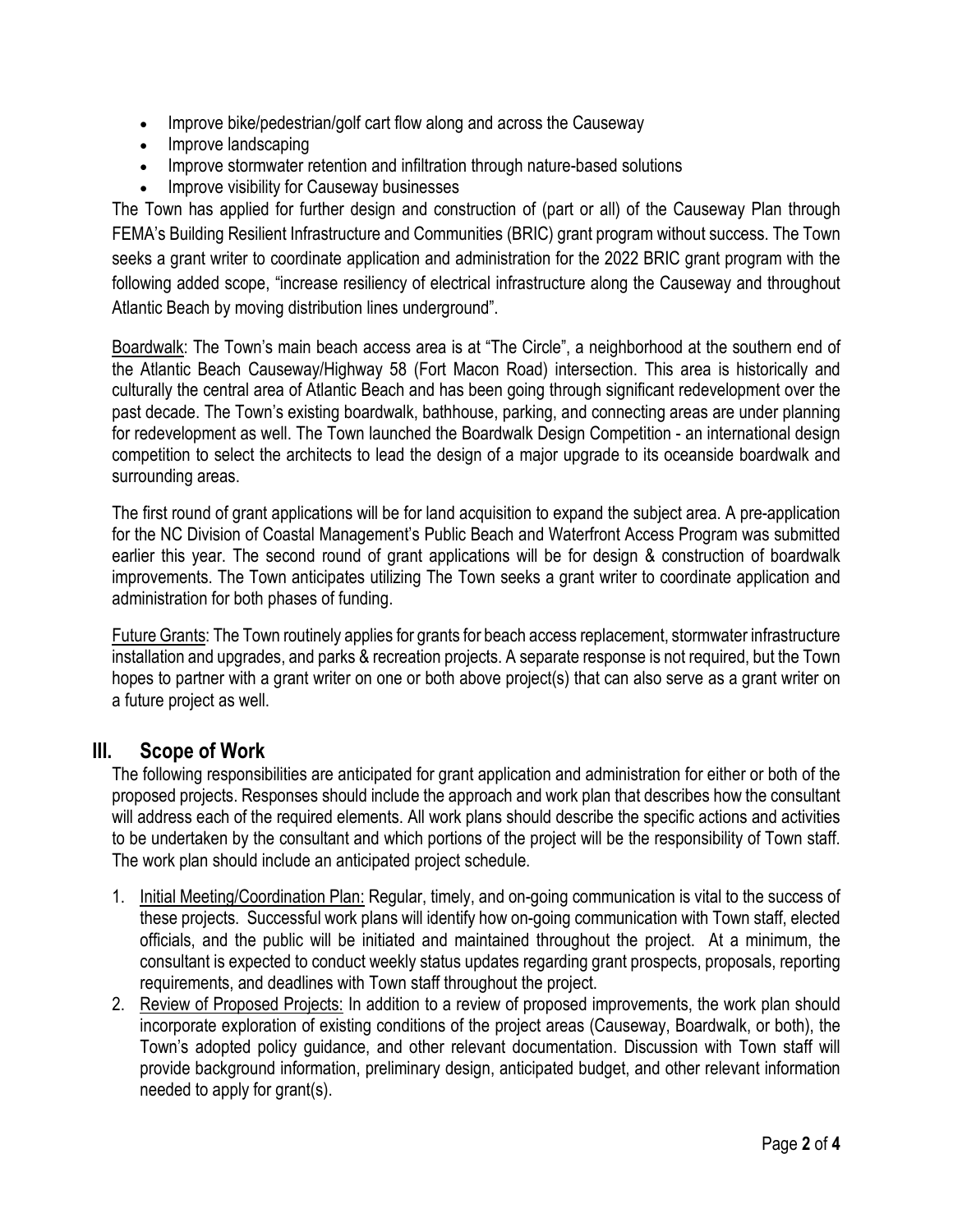- 3. Recommendation of Grant Prospects: The consultant will be responsible for sourcing grant funding opportunities and ensuring that the project complies with the applicable requirements. The Town anticipates that several grants will be leveraged against each other. Discussion with grant funding agencies is encouraged to ensure that proper goals and documentation are used in applications.
- 4. Draft Application(s): The consultant will prepare initial draft(s) of application(s) and provide them to Town staff for review prior to submission. Items that are the responsibility of the Town (i.e. obtaining a title opinion) should be communicated to Town staff in a timely fashion with deadlines.
- 5. Application Review & Revision: Town staff will review the application draft(s) with the consultant and provide feedback. Requested revisions should be made prior to finalizing the applications. Drafts and revisions should be processed such that grant applications will be submitted within the funding programs' deadlines.
- 6. Application Submission: Town staff will submit the final version of the application with attachments as provided by the consultant. The consultant will be provided a copy of the submitted application for their records.

This scope of work may be supplemented with any additional or optional tasks as desired. Responses that include additional tasks or work plan elements must include detail on the associated costs for each additional or optional element, along with an estimate of the amount of time necessary to provide such elements. The Town reserves the right to include or reject any optional elements.

# **IV. Project Funding and Timeline**

The timeline(s) for the project(s) are dictated by grant application deadlines and workload of the consultant.

# **V. Submission Requirements**

Interested consulting firms should submit proposals in the form of one hard copy and a digital version (USB drive or digital download) by 4:30PM on July 30<sup>th</sup>, 2022. Hard copies of proposals shall not be bound and shall be single-sided. All proposals should be mailed or delivered to:

Town of Atlantic Beach ATTN: Michelle Eitner, Planning & Development Director PO Box 10 / 125 West Fort Macon Road Atlantic Beach, North Carolina 28512

Proposals should include:

- 1. A cover letter that identifies the applicant(s) and their contact information, and a statement of interest in assisting the Town of Atlantic Beach with grant writing services for the Causeway project, Boardwalk project, or both.
- 2. Information regarding the consultant, team or firm.
- 3. Names of principals, key persons, or associates who would be involved in the project and their individual roles.
- 4. Name and contact information for the project manager/lead contact.
- 5. A statement of qualifications and experience of consultant(s) in similar grant application and administration projects.
- 6. An excerpt from a successful grant written by the consultant that is representative of their writing style. The excerpt should not exceed 5 pages and should not contain any confidential or proprietary information.